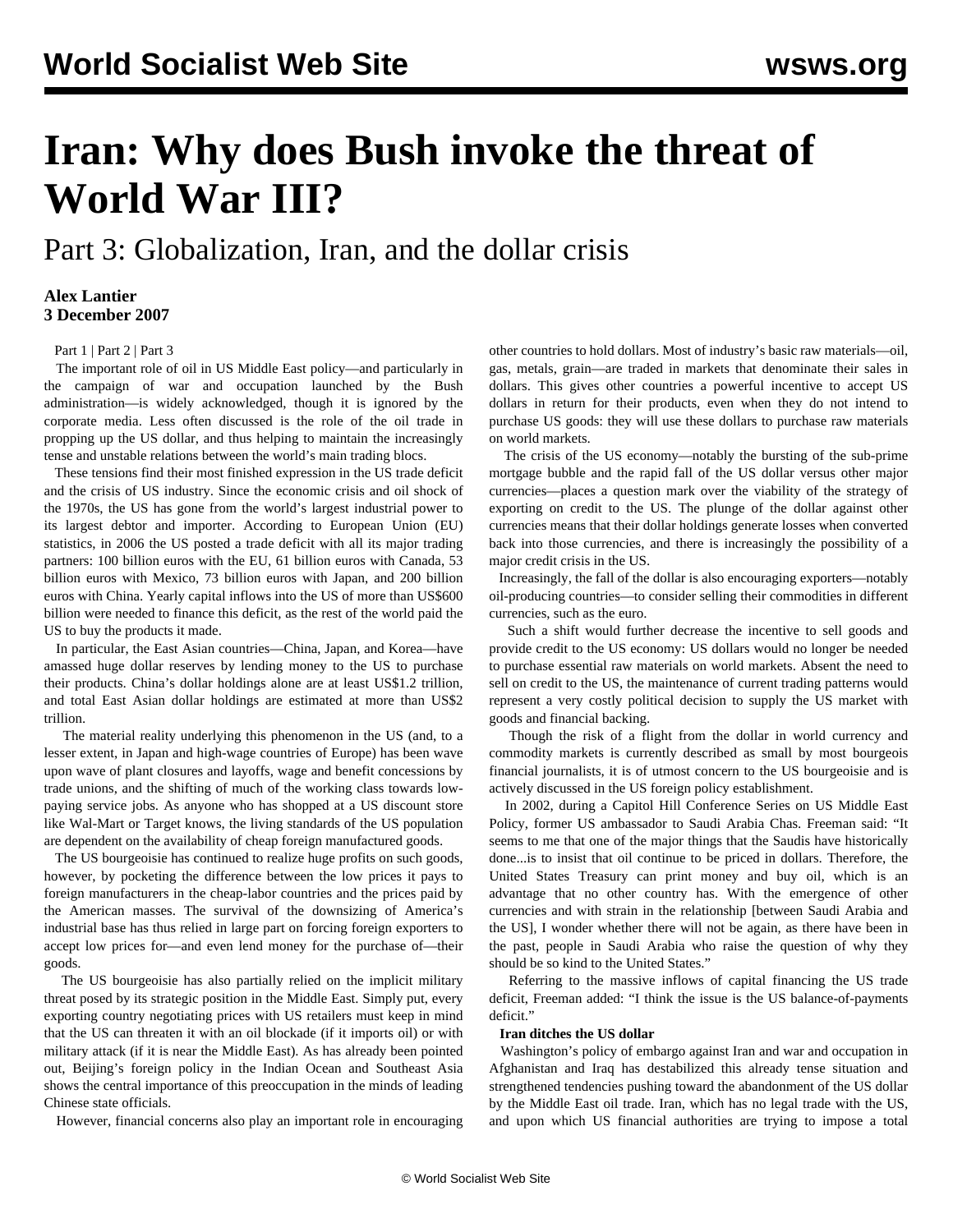blockade of financial transactions, is perhaps the Middle Eastern power with the least reason to hold dollars.

 Unsurprisingly, the Iranian state has progressively shifted its oil sales at the Iranian Oil Bourse out of US dollars and into other currencies, notably euros and Japanese yen. This event has gone surprisingly unreported in the US corporate media.

 According to a March 2007 report in the *Scotsman*, China's Zhuhai Zhenrong Corporation began paying euros for Iranian oil deliveries in late 2006. In September 2007, Japan's Nippon Oil agreed to purchase oil in yen. In October 2007, AFP quoted Mohammad-Ali Khatibi, deputy head of the National Iranian Oil Company, as confirming Iran's switch out of the US dollar.

 Khatibi said: "Iran is selling about 85 percent of its oil in the non-dollar currencies. Currently, about 65 percent of the oil sale income is in euros and 20 percent in yen." He also suggested that the remaining 15 percent of Iranian oil sales could soon be denominated in dirhams, the currency of the United Arab Emirates—a major Iranian trading partner.

 The UPI press service interviewed PFC Energy analyst David Kirsch, who noted that for Iran, "a key motivation is the US informal sanctions that the Treasury, and [US Treasury] Undersecretary [for Terrorism and Financial Intelligence] Stuart Levey in particular, put on banks not to do financial transactions with Iran."

 Kirsch also implied that, should Iran be allowed to continue its currency policy unmolested, it might end up leading a shift of the Persian Gulf oil industry out of dollar-denominated oil sales. He said: "There is also another key issue that you are seeing, not just in Iran, but in other oil producers, especially Gulf oil producers, is given the depreciation of the dollar, it is better to hold their reserves at least in euros, it is a better store of wealth. Some of the other Gulf producers will accept payment in euros."

#### **The geopolitics of the dollar and the euro**

 In the current tense international situation, the possibility that the euro might supplant, at least partially, the US dollar as the main currency of world trade is becoming tangible. The dollar's role in international markets—from its plunge against other currencies to the explosion of (dollar) prices of global commodities and raw materials—resembles nothing more than worldwide theft benefiting the American bourgeoisie.

 The rapid fall of the dollar risks pricing the European bourgeoisie out of world markets, as its goods are undercut by US competitors, whose costs are counted in cheaper dollars. It also cuts down the value of dollardenominated profits realized abroad by European corporations, once brought back to Europe and converted into euros.

 This was perhaps most prominently discussed by French President Nicolas Sarkozy during his latest trip to Washington, D.C. Noting that every cent that the euro rises against the dollar costs Franco-German airplane maker Airbus 100 million euros in profits, Sarkozy warned that "monetary disorder risks growing into economic war." He refrained from adding that Airbus's difficulties profited its only competitor, US-based Boeing.

 For oil sellers like Iran, Russia, and the Persian Gulf kingdoms, most of whose trade is realized with Europe and Asia, the fall of the dollar against the euro (and to a lesser extent versus the Asian currencies) cuts into the purchasing power of their oil earnings, unless they are denominated in other currencies.

 The Asian bourgeoisies, for whom the US is a key export market, are caught between surging prices for oil and raw materials on dollardenominated markets, and the low dollar prices for their manufactured goods set by US retailers like Wal-Mart. According to figures published in *Le Monde*, in 2007 alone, dollar prices for oil, wheat, lead, and gold have increased on world markets by 64 percent, 63 percent, 118 percent, and 26 percent, respectively. This has led to what some, notably in Australia, have called the "China resources boom."

 The US government's demand that China let its currency rise in value against the US dollar is an unsubtle invitation for the Chinese bourgeoisie to take large capital losses (in home-currency terms) on its gigantic dollar holdings.

 Chinese officials have begun to argue for greater use of other currencies in trade and finance, and in the Chinese government's own investment portfolio. On November 7, the vice-chairman of the Chinese parliament, Cheng Siwei, said: "In terms of the structure of our foreign exchange reserves, we should take advantage of the appreciation of strong currencies to offset the depreciation of weak currencies.... For example, in the current foreign reserves structure, I mean the bonds we bought, the euro is appreciating against the yuan while the US dollar is depreciating against the yuan. So we should make a balance between the two."

 Another official, Xu Jian of the People's Bank of China, commented: "The US dollar's global currency status is shaky and the creditworthiness of dollar assets is falling."

 The interest of Chinese officials in other currencies, such as the euro, comes as Chinese goods are increasingly penetrating the European market. The EU reportedly overtook the US this year as China's largest export market; already in 2006, the EU, due to its larger export volume to China, was China's largest trading partner (216.2 billion euros, versus 208.9 billion euros for the US, according to EU figures).

 Any significant shift in global demand for dollars toward demand for euros would, however, pose a massive challenge to the US economy. Due to its trade and current accounts deficits, the US requires daily inflows of billions of dollars in capital—that have so far largely come from East Asia—for its financial system to function. Any significant contraction of these inflows risks triggering massive interest rate increases and a collapse in the dollar, as demand for dollar-denominated debt dries up, and thus a serious recession in the US and world economy.

 In this context, it should be remarked that the US establishment has long been aware of the euro's strategic and military implications. In 1997, five years before the launching of the euro, Harvard economics professor and US National Bureau of Economic Research CEO Martin Feldstein wrote in *Foreign Affairs* that the formation of a single European currency risked weakening "America's current global hegemony." He added that this "would undoubtedly complicate international military relationships more generally."

 The link between currency rivalry and military tensions is not the product of Feldstein's imagination.

 Such calculations clearly took place in Europe and Russia at the time of the US invasion of Iraq, in 2003—when the governments of Germany, Russia, and France were trying to oppose US plans for Middle East domination. At an October 2003 joint press conference with then-German chancellor Gerhard Schröder in the Russian city of Yekaterinburg, Russian President Vladimir Putin suggested that Russia could price its oil sales to Europe in euros.

 Iran's more recent decision to sell its oil in euros and yen also takes place in a definite military context: a US campaign of political provocation resembling that which, in 2003, led to the US invasion of Iraq.

#### **Conclusion**

 In remarking that current tensions over Iran threatened to provoke World War III, President Bush inadvertently acknowledged the profound tensions tearing at the political and economic foundations of world capitalism. Plans for a US war against Iran are baring the rivalries between the different cliques of the world bourgeoisie—American, European, Russian, Chinese, etc.—and their preparation for war against each other.

 They are again affirming the basic contradiction identified by the great Marxists of the early twentieth century: the clash between the global character of mankind's productive forces and the fetters imposed upon